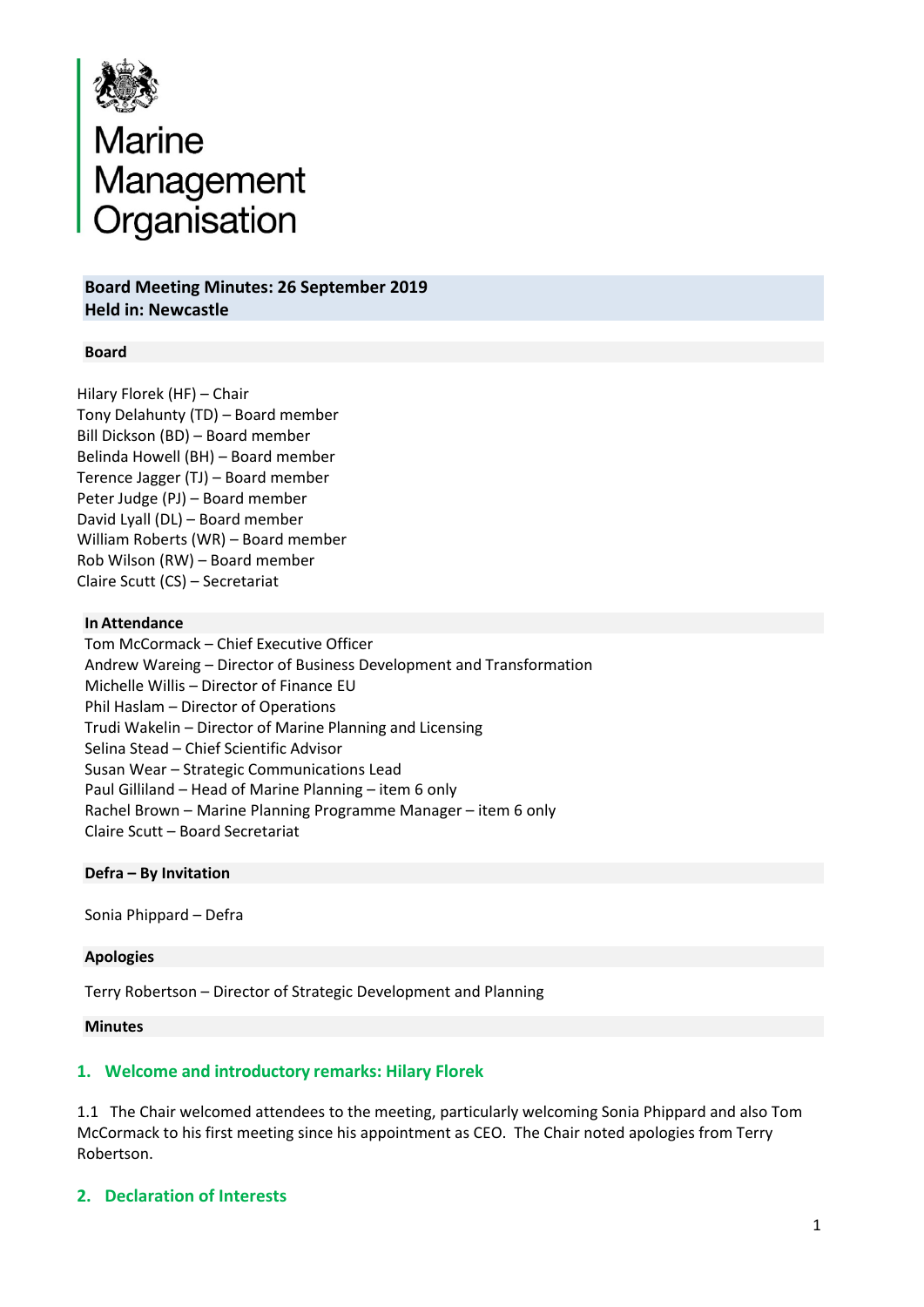2.1 The Chair invited attendees to declare any new interests noting those previously declared. Rob Wilson (RW) declared a new role as a visiting fellow at Reading University. Bill Dickson (BD) advised that he had been appointed as Chair of the Broads Authority.

# **3. Minutes of the 3 July meeting and actions update from meetings**

3.1 The Chair invited attendees to raise any points of accuracy in respect of the 3 July meeting minutes. None were received and the Minutes were agreed.

# **4. Matters arising from 10 June and 3 July Audit and Risk Assurance Committee**

4.1 William Roberts (WR), ARAC Chair, asked the Board to note the formal Minutes of the 10 June and 3 July Minutes having previously updated the Board on the business discussed.

4.2 HF thanked the ARAC for their work on behalf of the Board.

# **5. Chair and CEO Update**

5.1 The Chair provided an update on Board member reappointments, advising that Tony Delahunty and Terence Jagger had been reappointed to the Board for a further three year term from 1 February 2020 until 31 January 2023.

5.2 The Chair also advised that Ministerial meetings between the Chair and CEO and Ministers' Pow and Eustice would be taking place on 16 October.

5.3 The Chair took the opportunity to pass on her personal thanks, as well as those of the Board, to the MMO leadership team for their support and work over the summer months since the departure of the previous CEO. Particular thanks were passed to Michelle Willis, Director of Finance and EU who had been in the Accounting Officer and interim CEO role since July.

5.4 The Board discussed the intensity of activity involved in EU Exit as well as business as usual functions and were keen to understand more about the support available to staff to protect wellbeing and resilience. Tom McCormack (TMc) outlined the measures MMO had in place and agreed to keep the Board updated via regular communications and conference call as EU Exit matters progressed.

5.5 Terence Jagger (TJ) provided an update on the outputs of the Strategic Working Group (SWG). TJ commented that this work had now completed as planned and had been passed to the new CEO to take forward as he sees fit. TJ added that both he and Peter Judge (PJ) were willing to step in and out as appropriate.

5.6 The Chair thanked the SWG for their work to date and commented that this way of collaborative working across the Board and ELT had been a really useful operating model.

## **6. Marine Planning presentation: Approach for Board Approval of Marine Plans**

6.1 Paul Gilliland (PG) and Rachel Brown (RB) attended to provide the Board with further information regarding the marine plans and to seek Board approval to submit the remaining draft plans for the northwest, north-east, south-west and south-east marine plan areas to Defra to go to public consultation.

6.2 PG and RB presented an overview of marine planning for those Board members who had joined the Board more recently setting out the overarching drivers, the purpose and outcomes, the legislation and process to be followed.